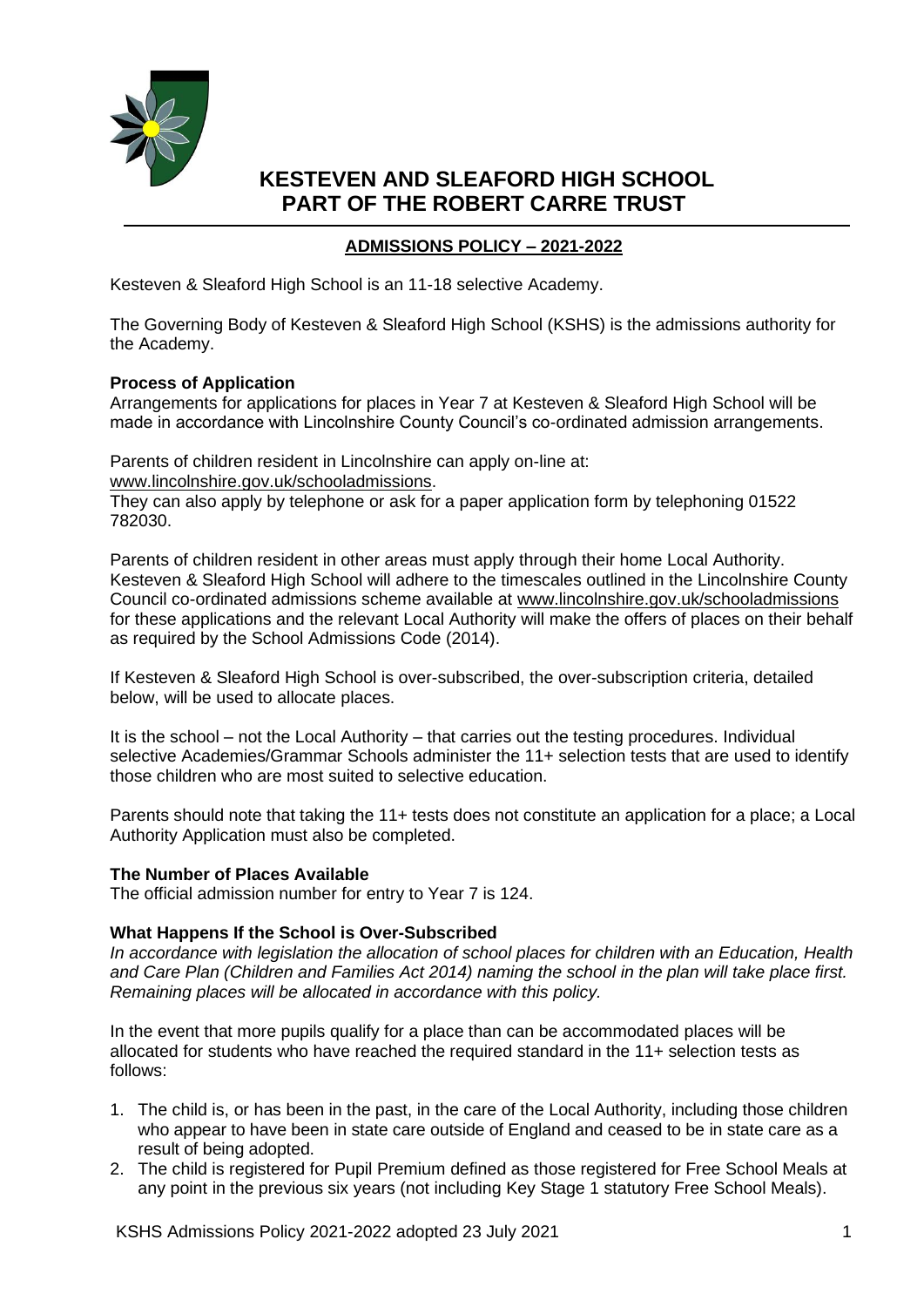

- 3. Students who, at the time of admission, have siblings at one of the schools within the Robert Carre Trust.
- 4. Straight line distance from the home to the Academy, priority will be given to the child living closest to the Academy.

If it is not possible to distinguish between one or more applicants within the admissions criteria, places will be allocated to those living nearest the school first measured by straight line distance. If the distance criterion is not sufficient to distinguish between two or more applicants for the last remaining place then a lottery will be drawn by an independent person, not employed by the school or working in the Children's Services Directorate at the local authority.

The Academy has the right to investigate any concerns it may have with respect to the accuracy of information provided by parents on an Application Form and to withdraw the offer of a school place if there is evidence that parents have made fraudulent claims e.g. concerning parental responsibility or place of residence*.*

# **Appeals**

There is a statutory appeals procedure organised by the Lincolnshire Local Authority, on behalf of Kesteven & Sleaford High School, for parents who want to appeal against the decision not to offer their child a place at this school.

If you would like more information about this process please telephone: 01522 782030.

## **Children of UK Service Personnel (UK Armed Forces) and Returning Crown Servants**

For families of UK service personnel with a confirmed posting to the area, or crown servants returning to live in the area from overseas, the Governors will:

- Process an application in advance of the family arriving in the area provided it is accompanied by an official letter that declares a relocation date and a Unit postal address, intended address or quartering area address to use when considering the application against the school's oversubscription criteria.
- Accept a Unit postal address or quartering area address for admissions purposes for a service child where the parent requests this.

The Governors will not refuse a service child a place because the family does not have an intended address or does not yet live in the area.

Evidence of an intended address will be required such as tenancy agreement, or mortgage statement. Please contact the school for more details.

For late coordinated applications and midyear applications supported by the appropriate military documentation, we will aim to remove any disadvantage to UK service personnel (UK Armed Forces). The governors will consider whether:

- An application from that address would normally succeed in an oversubscribed year
- There is any child on the reserve list with higher priority under the oversubscription criteria
- The prejudice from admitting an extra child would be excessive.

KSHS Admissions Policy 2021-2022 adopted 23 July 2021 2021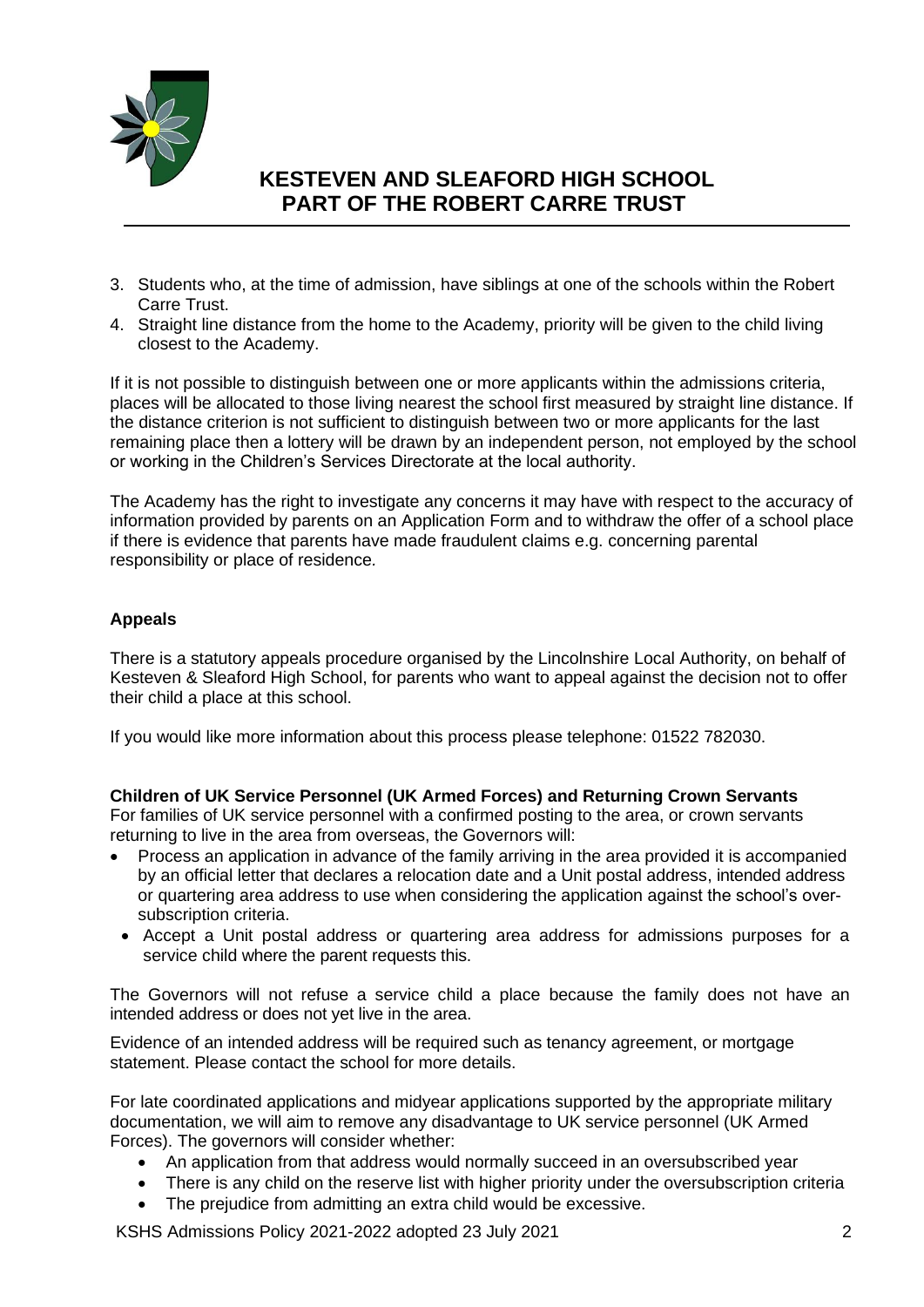

The governors have discretion to admit above the admission number in these circumstances if they wish, but are not obliged to do so. If a place is refused, you will be informed of your right of appeal.

## **Entry Out of the Child's Cohort**

The school can, in exceptional circumstances, accept 'under-age' pupils who are outstandingly able and who need to be accelerated beyond their year group. These decisions will be made in the best interests of the child concerned.

Consideration needs to be given not only to academic standards but the social maturity of the pupil concerned. Parents of such children are requested to contact the Local Authority for advice as well as Kesteven & Sleaford High School.

## **Mid Year Admissions**

Kesteven and Sleaford High School will accept admissions, from qualified students, up to the Published Admission Number of the respective year group at the point of entry.

Any pupil who has not taken an 11+ selection test in Year 6 can take a CAT test (Cognitive Ability Test) appropriate to their age. This test aligns with the proportion of the year group identified as 'qualified' for entry to Year 7 through the 11+ process. Please contact the school to arrange testing.

If there are more applications than places then the over-subscription criteria will be used to decide who should be offered the place. If it is necessary to refuse a place then you will be informed of your right to appeal. Parents can apply on-line at [www.lincolnshire.gov.uk/schooladmissions](http://www.lincolnshire.gov.uk/schooladmissions) or call 01522 782030 for a paper form.

## **Visits, Testing and Admissions Information**

Please contact Mrs Y Edwards, PA to the Headteacher/Admissions Officer.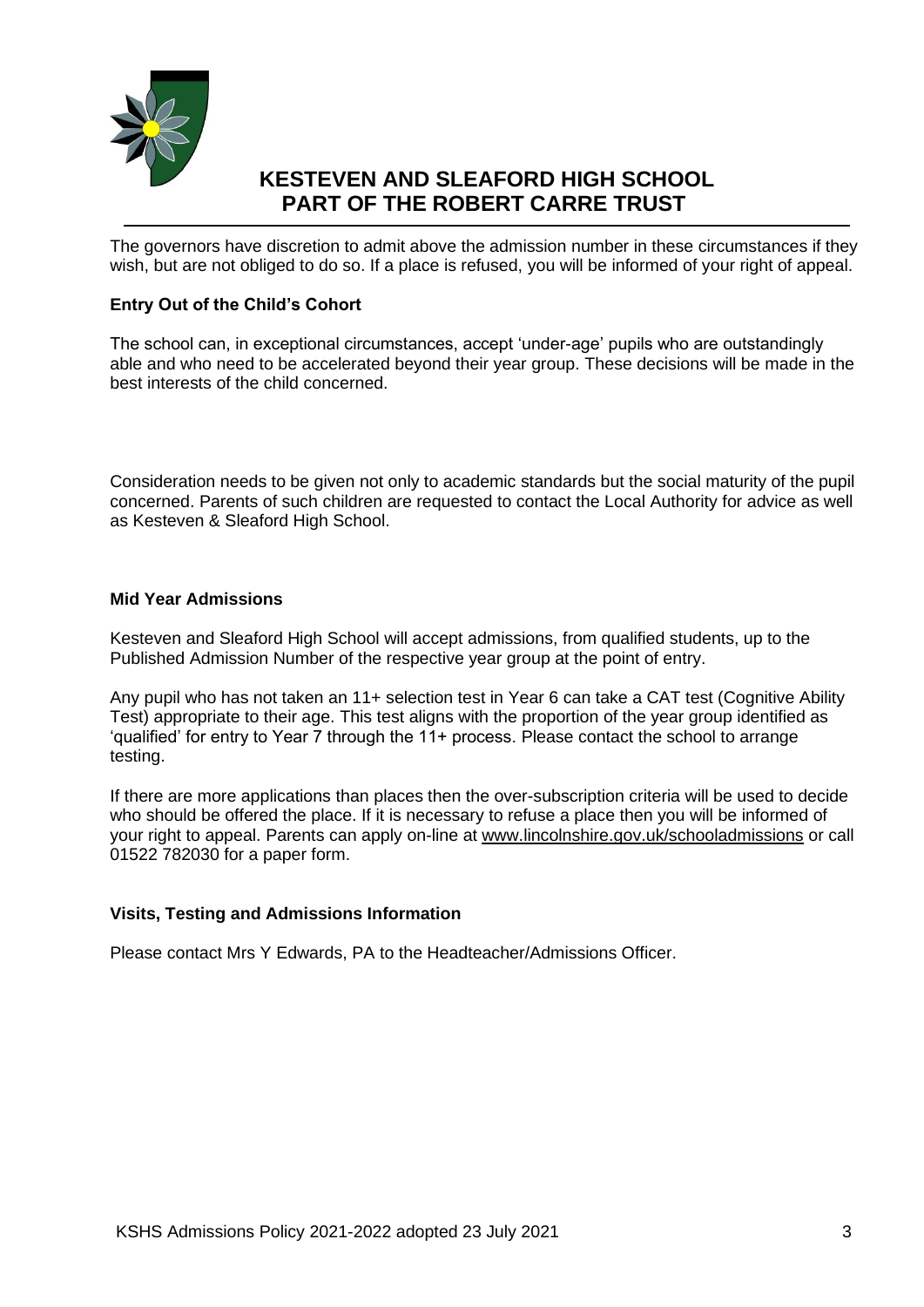

## **ADMISSIONS POLICY**

### **STANDARD DEFINITIONS**

### **Admissions: Outside the Normal Age Group**

Parents may seek a place for their child outside of their normal age group, for example if the child is gifted and talented or has experienced problems such as ill health.

Parents wishing to make these requests must contact their home local authority for guidance on the procedure to follow.

It is important for parents to note that they will have the opportunity and responsibility to provide whatever evidence they wish to support their request.

The school will make decisions on the basis of the circumstances of each case and in the best interests of the child concerned. This will include taking account of:

- the parent's views:
- any available information about the child's academic, social and emotional development;
- where relevant, their medical history and the views of a medical professional;
- whether they have previously been educated out of their normal age group;
- any evidence that the child may naturally have fallen into a lower age group if it were not for being born prematurely;
- the views of the Headteacher

### **Appeals**

All schools have an independent appeal system if you are refused entry. These are entirely separate from the admission system. All schools will hold appeals in accordance with legislation and the School Admission Appeals Code. The decision of the independent appeal panel is binding on all parties.

You can only appeal for a school once in a school year unless there is a major change in circumstances.

### **Children in Public Care**

Looked after children and all previously looked after children. Previously looked after children are children who were looked after, but ceased to be so because they were adopted (or became subject to a child arrangements order or special guardianship order).

A 'looked after child' is a child who is (a) in the care of a local authority, or (b) being provided with accommodation by a local authority in the exercise of their social services functions (see the definition in Section 22(1) of the Children Act 1989) at the time of making an application to a school. A child is regarded as having been in state care outside of England if they were in the care of or were accommodated by a public authority, a religious organisation, or any other provider of care whose sole or main purpose is to benefit society.This includes children who were adopted under the Adoption Act 1976 (see Section 12 Adoption Orders) and children who were adopted under the Adoption and Children Act 2002 (see Section 46 Adoption Orders).

Child arrangements orders are defined in Section 8 of the Children Act 1989, as amended by Section 12 of the Children and Families Act 2014. Child arrangements orders replace residence orders and any residence order in force prior to 22 April 2014 is deemed to be a child arrangements order. Section 14A of the Children Act 1989 defines a 'special guardianship order' as an order appointing one or more individuals to be a child's special guardian (or special guardians).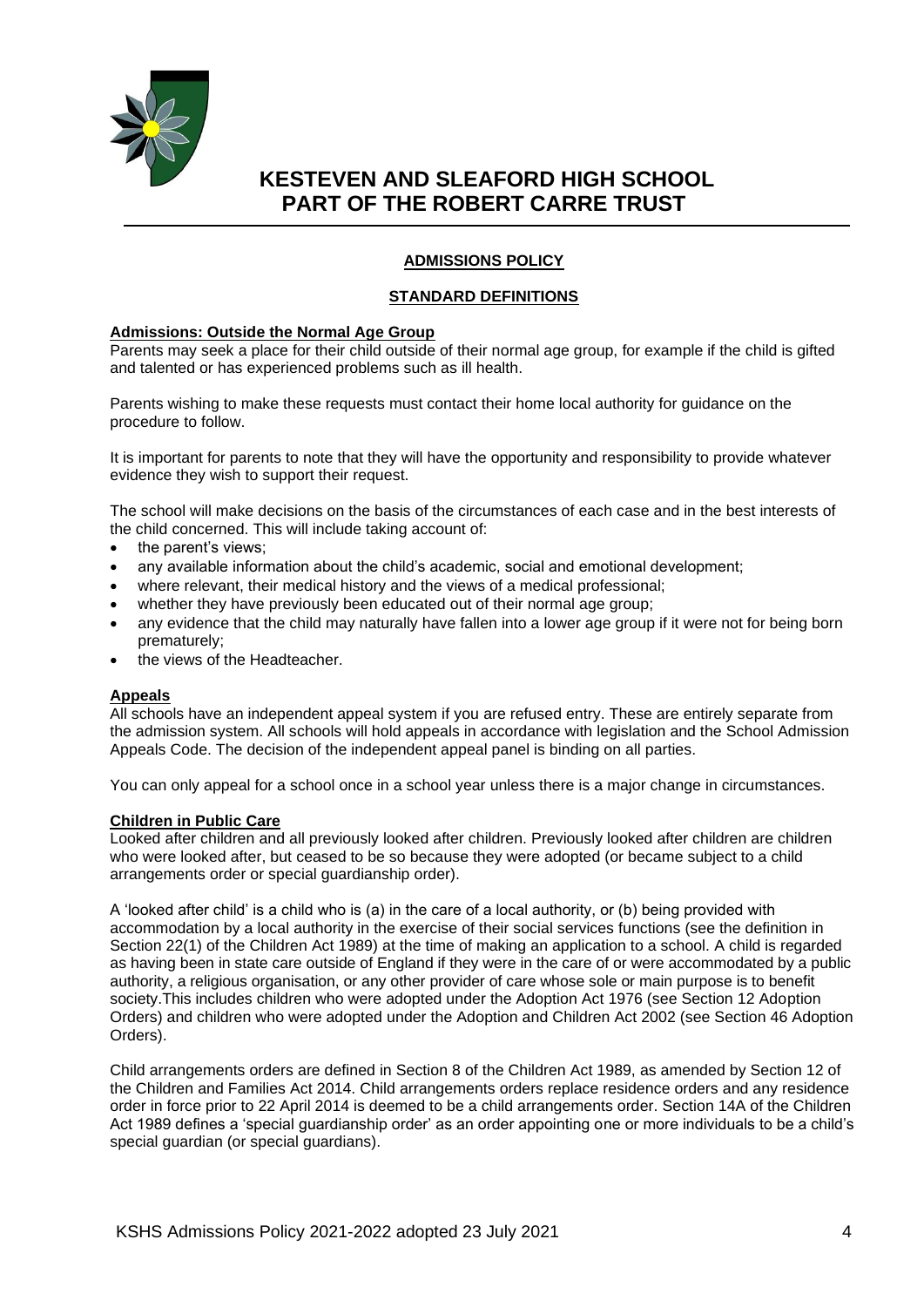

### **Designated Transport Area**

The County Council's policy on home to school transport gives the rules about who can claim free home to school transport. The Lincolnshire County Council school transport team can be contacted on 01522 782020.

### **Education Health Care Plans**

In accordance with legislation the allocation of places for children with an Education, Health and Care Plan (Children and Families Act 2014) naming the school in the plan will take place first. Remaining places will be allocated in accordance with this policy.

### **Fair Access Protocols**

Local authorities are required to have Fair Access Protocols in order to make sure that unplaced children who live in the home local authority, especially the most vulnerable, are offered a place at a suitable school as quickly as possible. This includes admitting children above the published admissions number to schools that are already full. Kesteven and Sleaford High School will participate in Lincolnshire County Council's Fair Access Protocol. For admission to this school the child must meet the required admission standard.

### **Fraudulent or Misleading Applications**

As an admission authority we have the right to investigate any concerns we may have about your application and to withdraw the offer of a place if we consider there is evidence that you have made a fraudulent claim or provided misleading information, for example if a false address was given which denied a place to a child with a stronger claim.

We reserve the right to check any address and other information provided so we can apply the oversubscription criteria accurately and fairly.

### **Grammar Schools**

Details about the selection tests can be obtained from individual Grammar Schools. Passing the test is not an application as you still need to fill in the application form or apply by telephone or on-line through Lincolnshire County Council. It may be that not everyone can be admitted as there are more qualified applicants than there are places at the school.

If you feel your child has special circumstances that need to be taken into account when your child sits the entrance exam, you should discuss this with the Grammar School.

### **Home Address**

This is the address where the child lives for the majority of the school term time with a parent (as defined in section 576 of the Education Act 1996) who has parental responsibility for the child (as defined in the Children Act 1989).

Where a child lives normally during the school week with more than one parent at different addresses, the home address accepted for the purposes of school admissions will be the one where the child spends the majority of term time. If a parent can show that their child spends an equal amount of time at two addresses during school term time with a parent, they can choose which address to use on the application.

If a parent has more than one home, we will accept the address where the parent and child normally live for the majority of the school term time as the home address.

### **Measurement of Distance**

Straight line distance as calculated electronically to three figures after the decimal point (e.g. 1.543 miles) by the Lincolnshire County Council school admissions team from the post office address point of the home to the post office address point of the school.